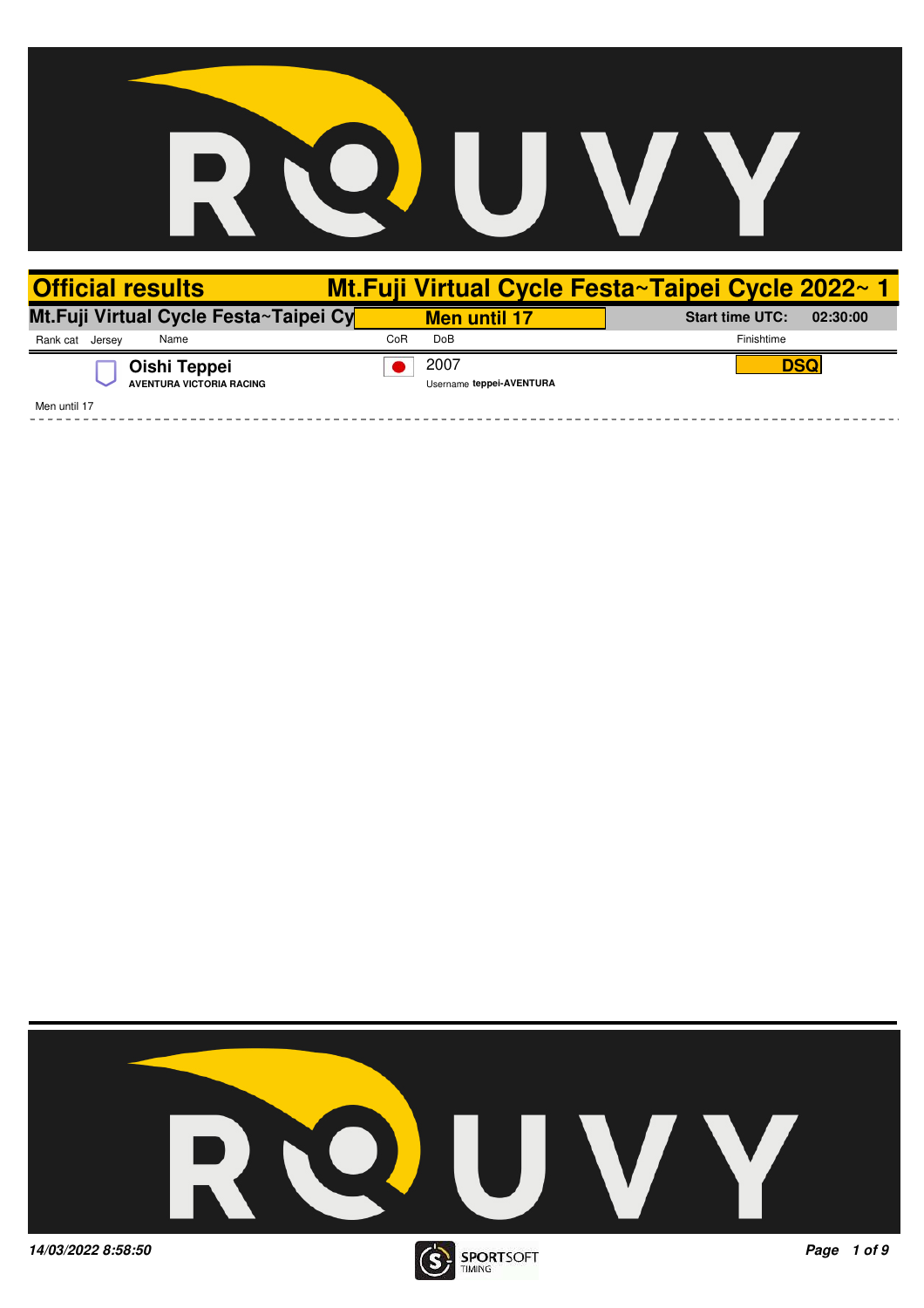

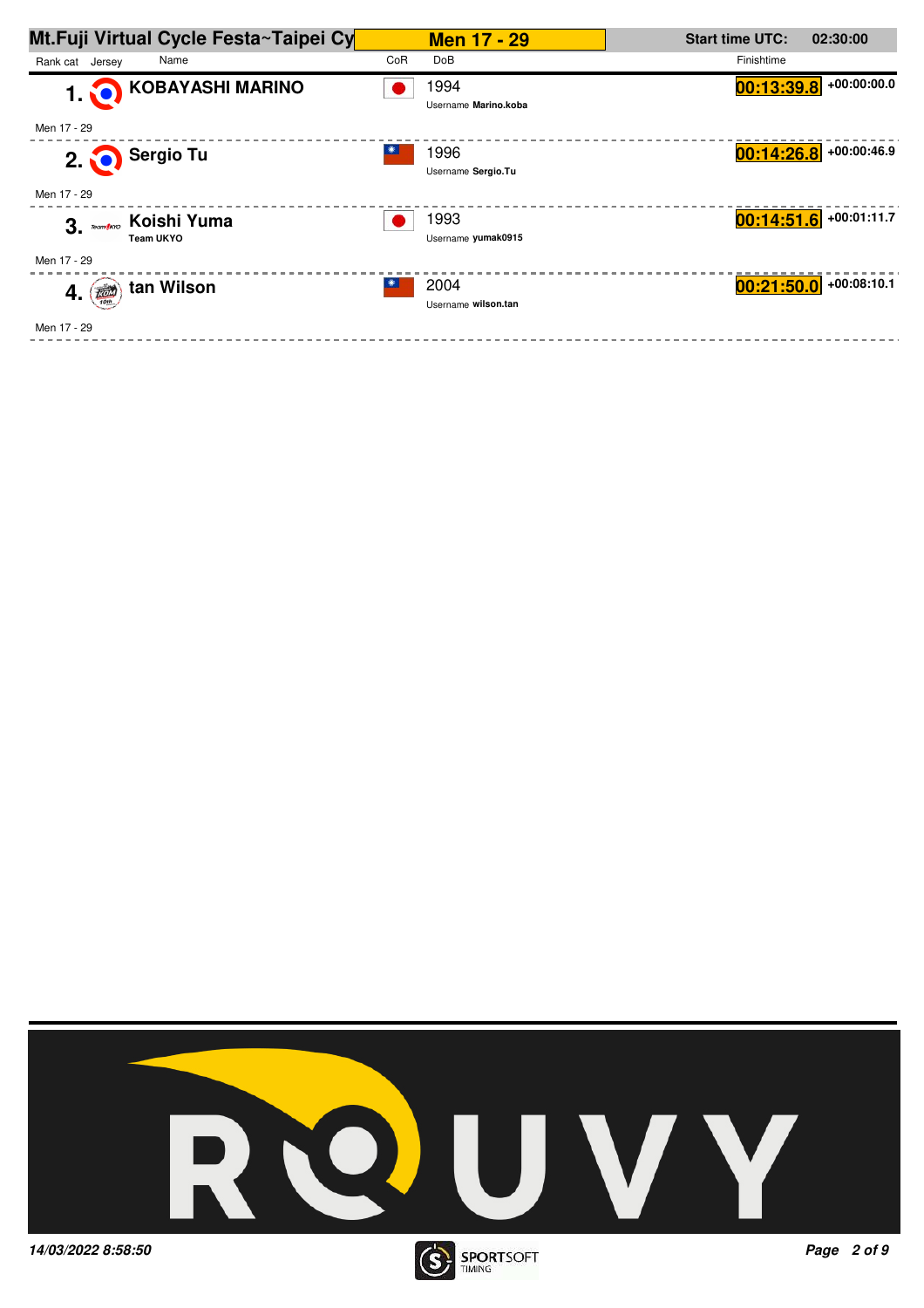

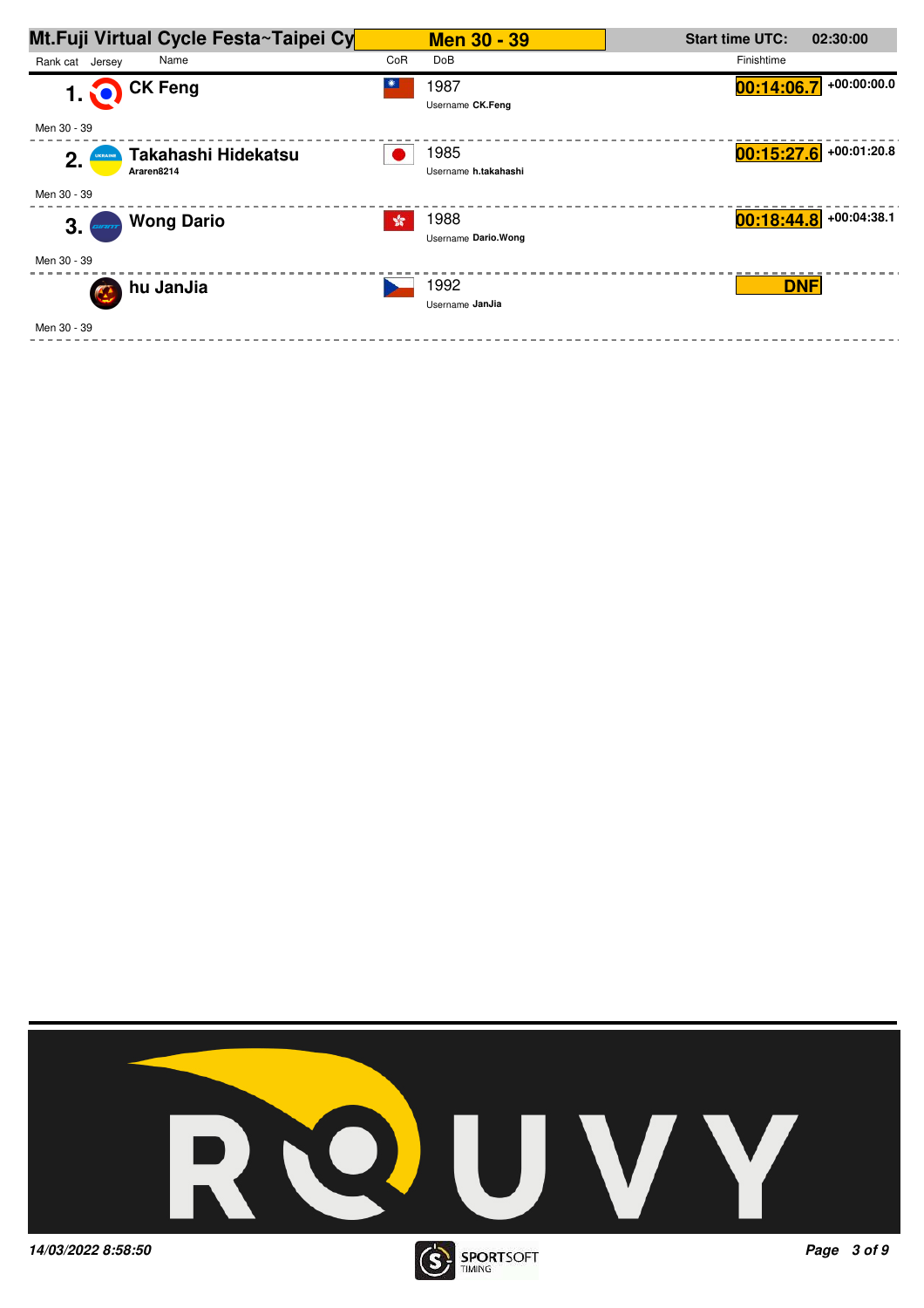

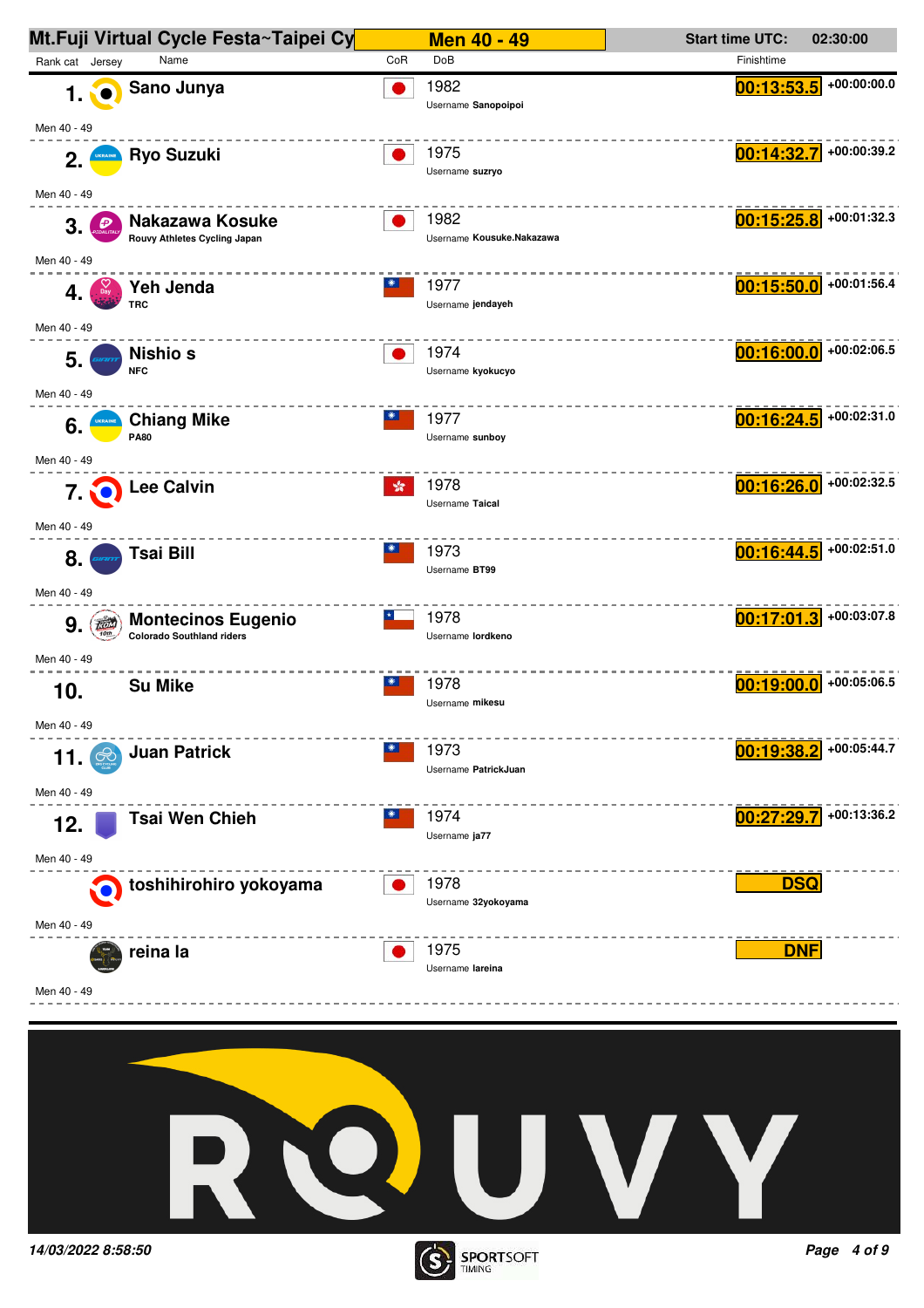|                       | Mt.Fuji Virtual Cycle Festa~Taipei Cy |     | <b>Men 50 - 59</b>        | <b>Start time UTC:</b> | 02:30:00                 |
|-----------------------|---------------------------------------|-----|---------------------------|------------------------|--------------------------|
| Rank cat Jersey       | Name                                  | CoR | DoB                       | Finishtime             |                          |
| Đ<br>1.               | Yoshinaga Toshio                      |     | 1971                      | 00:15:52.2             | +00:00:00.0              |
|                       | Rouvy Athletes Cycling Japan          |     | Username Toshio_Yoshinaga |                        |                          |
| Men 50 - 59           |                                       |     |                           |                        |                          |
| 2.<br>$_{\text{Day}}$ | Chien Wei chih                        |     | 1972                      | 00:17:02.9             | +00:01:10.7              |
|                       | ????                                  |     | Username wcchien          |                        |                          |
| Men 50 - 59           |                                       |     |                           |                        |                          |
| 3.<br>CADEX           | Sato Toshiyuki                        |     | 1971<br>Username t sato   |                        | $00:17:11.2$ +00:01:19.0 |
| Men 50 - 59           |                                       |     |                           |                        |                          |
|                       |                                       |     | 1967                      | 00:17:25.3             | +00:01:33.0              |
| 4.                    | <b>Christian Thomas</b>               |     | Username tcmia            |                        |                          |
| Men 50 - 59           |                                       |     |                           |                        |                          |
|                       | <b>Slough Bill</b>                    |     | 1969                      | 00:18:57.1             | +00:03:04.8              |
| 5.                    | <b>Team Zone</b>                      |     | Username billzone         |                        |                          |
| Men 50 - 59           |                                       |     |                           |                        |                          |
| 6.                    | Roppongi Makoto                       |     | 1965                      | 00:20:26.5             | +00:04:34.2              |
|                       |                                       |     | Username roppongi makoto  |                        |                          |
| Men 50 - 59           |                                       |     |                           |                        |                          |
| 7.<br>UKRAINE         | <b>Immink Drikus</b>                  |     | 1963                      | 00:22:27.7             | +00:06:35.4              |
|                       | Private                               |     | Username drikusi          |                        |                          |
| Men 50 - 59           |                                       |     |                           |                        |                          |
|                       | yasunaga hiroshi                      |     | 1969<br>Username hyasu    | <b>DNF</b>             |                          |
| Men 50 - 59           |                                       |     |                           |                        |                          |
|                       |                                       |     |                           |                        |                          |

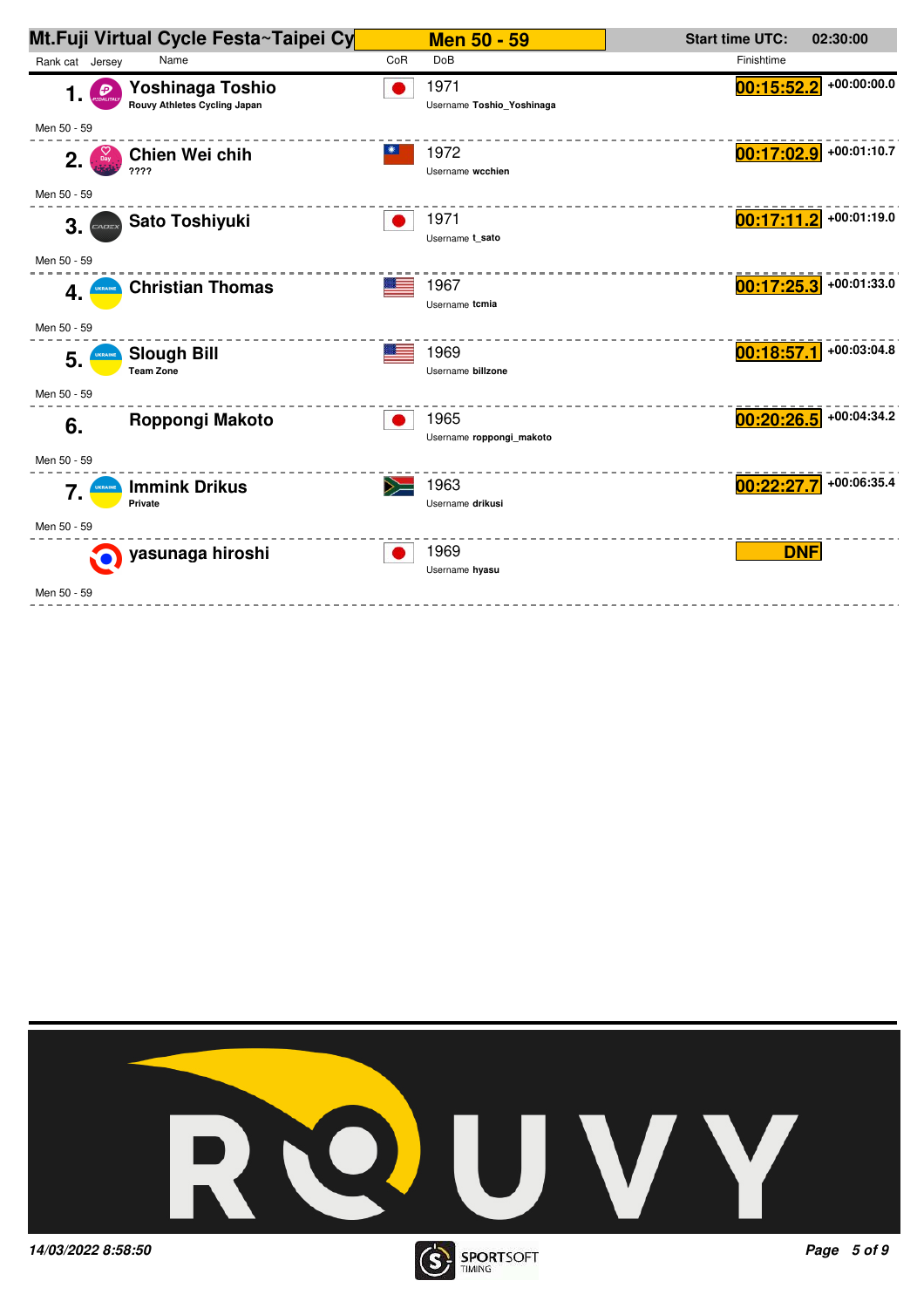| Mt.Fuji Virtual Cycle Festa~Taipei Cy | <b>Men 60 - 69</b>       | <b>Start time UTC:</b><br>02:30:00 |
|---------------------------------------|--------------------------|------------------------------------|
| Name<br>Rank cat Jersey               | CoR<br>DoB               | Finishtime                         |
| <b>W Tekito</b><br>好<br>1.            | 1962<br>Username tekito  | $00:18:13.9$ +00:00:00.0           |
| Men 60 - 69                           |                          |                                    |
| 2. O goto guangfu                     | 1962<br>Username quangfu | $00:19:46.9$ +00:01:32.9           |
| Men 60 - 69                           |                          |                                    |



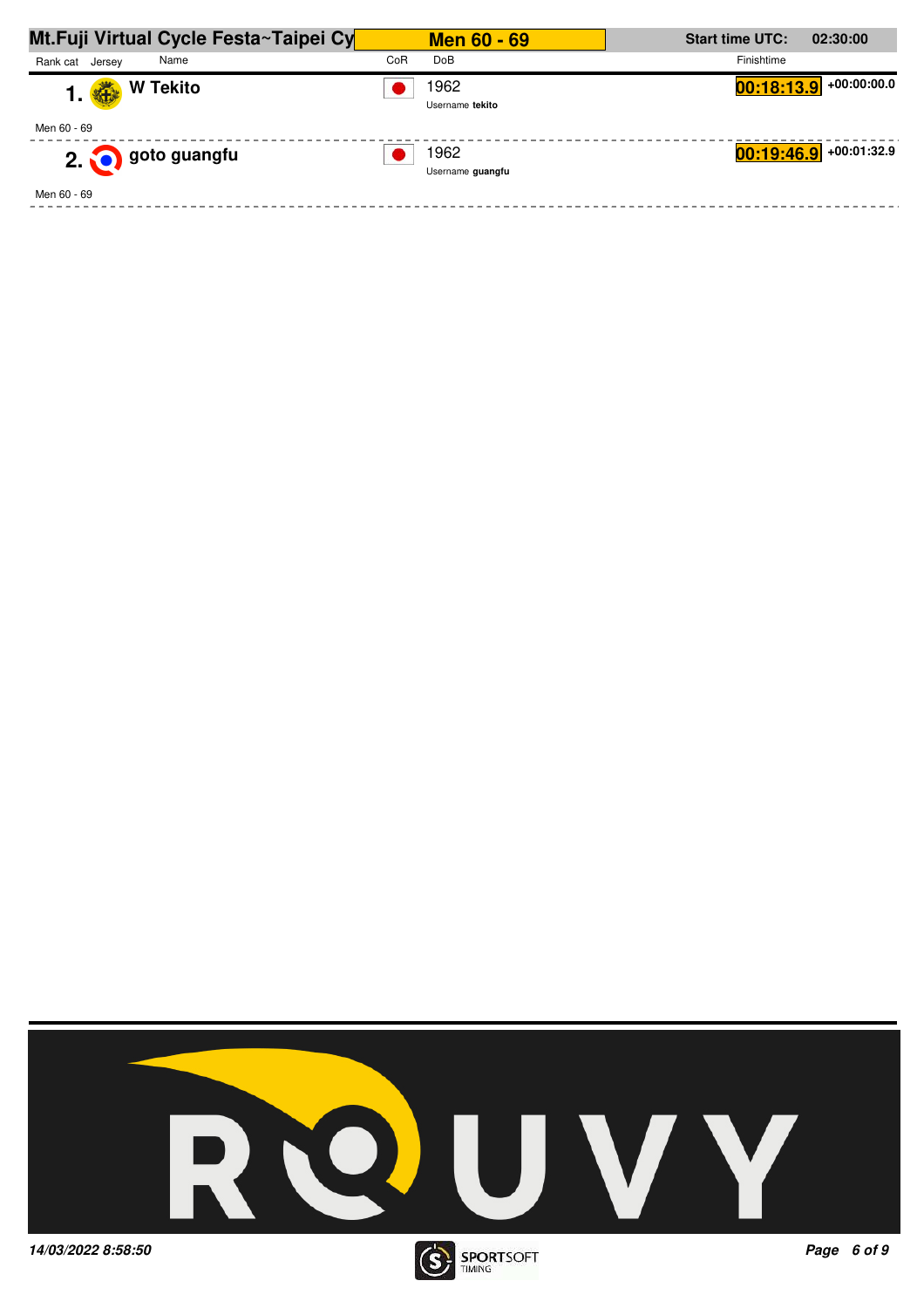| Mt.Fuji Virtual Cycle Festa~Taipei Cy | <b>Women 30 - 39</b>       | <b>Start time UTC:</b><br>02:30:00      |
|---------------------------------------|----------------------------|-----------------------------------------|
| Rank cat<br>Name<br>Jersev            | Do <sub>B</sub><br>CoR     | Finishtime                              |
| 1. CADEX Chris Chen                   | 1983<br>Username chrish777 | $\left. 00:23:40.2 \right $ +00:00:00.0 |
| Women 30 - 39                         |                            |                                         |

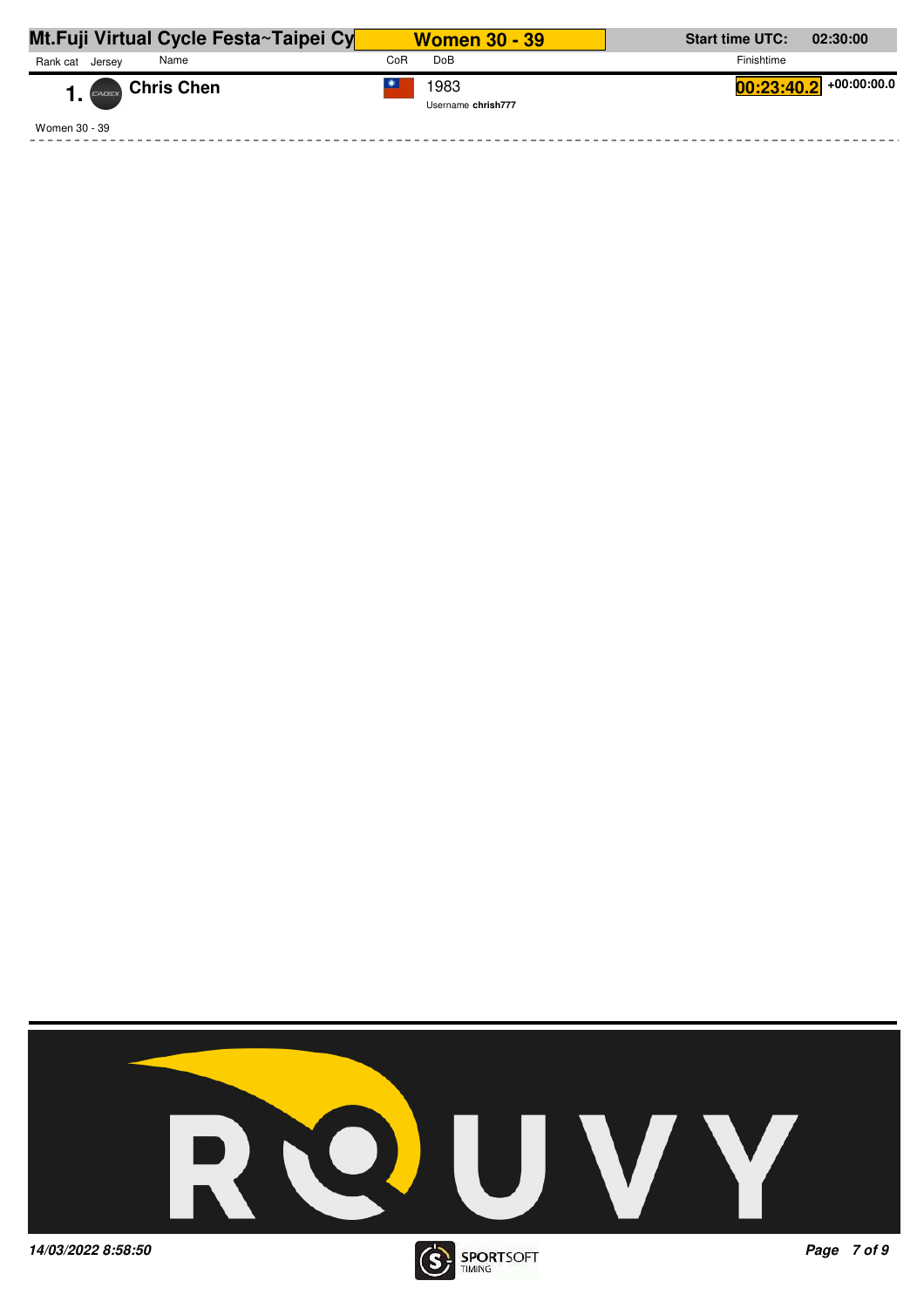| Mt.Fuji Virtual Cycle Festa~Taipei Cy                 | <b>Women 40 - 49</b>             | <b>Start time UTC:</b><br>02:30:00 |
|-------------------------------------------------------|----------------------------------|------------------------------------|
| Name<br>Rank cat Jersey                               | CoR<br>DoB                       | Finishtime                         |
| <b>Briggs Stephanie</b><br>Santini<br>ı.<br>Raceperre | 1978<br>Username StephanieBriggs | $00:15:26.9$ +00:00:00.0           |
| Women 40 - 49                                         |                                  |                                    |
| 2. <b>O Hayashi Mayumi</b>                            | 1979<br>Username Mayu            | $00:18:48.2$ +00:03:21.3           |
| Women 40 - 49                                         |                                  |                                    |